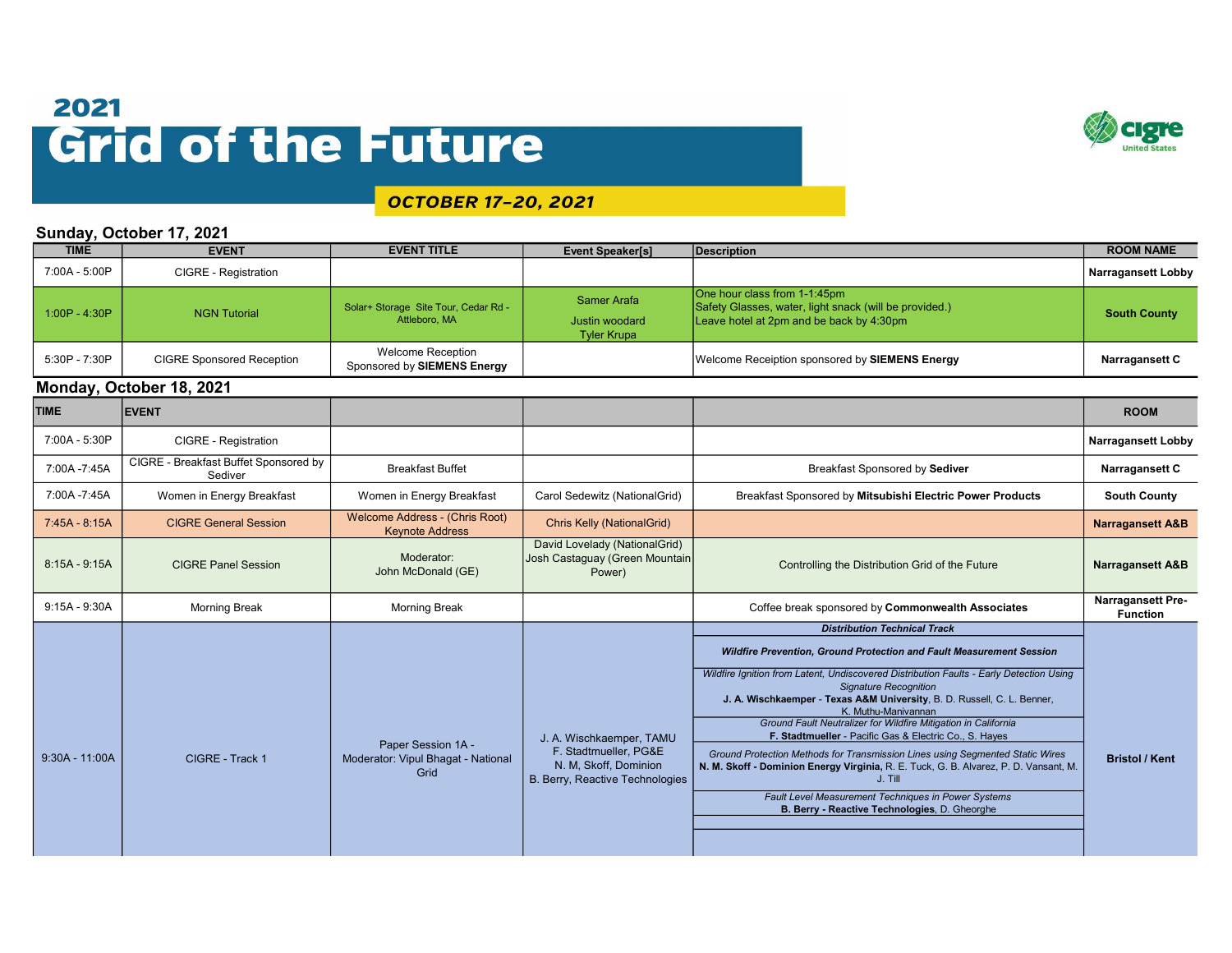| <b>TIME</b>      | <b>EVENT</b>    | <b>EVENT TITLE</b>                                                         | <b>Event Speaker[s]</b>                                                                                                     | <b>Description</b>                                                                                                                                                                                                                                                                                                                                                                                                                                                                                                                                                                                                                                                                                                                                                                                                                                                         | <b>ROOM NAME</b>        |
|------------------|-----------------|----------------------------------------------------------------------------|-----------------------------------------------------------------------------------------------------------------------------|----------------------------------------------------------------------------------------------------------------------------------------------------------------------------------------------------------------------------------------------------------------------------------------------------------------------------------------------------------------------------------------------------------------------------------------------------------------------------------------------------------------------------------------------------------------------------------------------------------------------------------------------------------------------------------------------------------------------------------------------------------------------------------------------------------------------------------------------------------------------------|-------------------------|
|                  |                 |                                                                            |                                                                                                                             |                                                                                                                                                                                                                                                                                                                                                                                                                                                                                                                                                                                                                                                                                                                                                                                                                                                                            |                         |
| $9:30A - 11:00A$ | CIGRE - Track 2 | Paper Session 1B -<br>Moderator: Gianni Figueroa -<br><b>National Grid</b> | Z.Jiang, University of TN<br>Z.Jiang, University of TN<br>T. Manna, Burns & McDonnell<br>P. Mahadanaarachchi, AEP           | <b>System Analysis, Grid Control and Reliability Technical Track</b><br><b>Reactive Power Compensation, PV Generation and GICs Impacts Session</b><br>Reactive Power Compensation Analysis of the U.S. Eastern Interconnection with<br><b>Increased Renewable Penetration</b><br>Z. Jiang - University of Tennessee, S. You, L. Zhu, Y. Liu, M. J. Till, X. Li, R. Liu, J.<br>Han<br>Impacts of Photovoltaic Generation and Natural Gas-fired Generation on Large-scale<br><b>Power Systems</b><br>Z. Jiang - University of Tennessee, S. You, L. Zhu, Y. Liu, M. J. Till, X. Li, R. Liu, J.<br>Han<br>Reactive Power Compensation Considerations for Offshore AC Networks<br>T. Manna - Burns & McDonnell<br>Measuring Geomagnetically-Induced Currents in each Phase of an Auto Transformer<br><b>Bank</b><br>P. Mahadanaarachchi - American Electric Power, L. Anderson | Newport /<br>Washington |
| $9:30A - 11:00A$ | CIGRE - Track 3 | Paper Session 1C -<br>Moderator: Francesca Urcia - Natoinal<br>Grid        | E. Inbar, Prisma Photonics<br>J. Lehmer, Idaho National<br>Laboratory<br>W. Edmondson, Mott MacDonald<br>S. Ziegler, IMCORP | Advanced Technologies and Asset Management Technical Track<br><b>Innovation with Cables and Dynamic Line Rating Session</b><br>Innovative Optical Fiber-based Monitoring of Overhead Power Transmisison Lines<br>E. Inbar - Prisma Photonics, A. Motil, E. Rowen, A. Ettlinger, C. Xu, M. Fuchs<br>Computerized Wind Farm Generation Tie Line Infrastructure Footprint Routing and<br><b>Subsequent Dynamic Line Rating</b><br>J. Lehmer - Idaho National Laboratory, T. Phillips, A. Abboud, J. Gentle<br><b>Export Cable Energization in Offshore Wind Farms</b><br>W. Edmondson - Mott MacDonald, G. Wu, D. F. Canon, R. Hariharan<br>Using Machine Learning and Deep Learning for Characterizing Partial Discharge in<br>Underground Utility Cables for Predictive Maintenance Application<br>S. Ziegler - IMCORP, S. Shekhar                                          | <b>South County</b>     |
| $9:30A - 11:00A$ | CIGRE - Track 4 | Paper Session 1D -<br>Moderator: Connor Skowyra -<br><b>National Grid</b>  | A.C. West, SUBNET<br>S. R. Knudsen, KeyLogic<br><b>Systems</b><br>A. Bordine, Anterix<br>B. W. Albright, Burns McDonnell    | System Analysis, Grid Control and Reliability Technical Track<br>Data, Communications and Cyber Security Session<br>All in this Together: Integrating Data across Disciplines and Functions<br>A. C. West - SUBNET Solutions Pty Ltd<br>Prevent Cyber-attacks: Know Your Network<br>S. R. Knudsen - KeyLogic Systems, Inc.<br>Network of Networks: The Power of Collectively Adopting Private LTE to Modernize the<br>U.S. Electric Grid<br>A. Bordine - Anterix<br><b>Public vs. Private Networks</b><br>B. W. Albright - Burns McDonnell                                                                                                                                                                                                                                                                                                                                 | Providence   & IV       |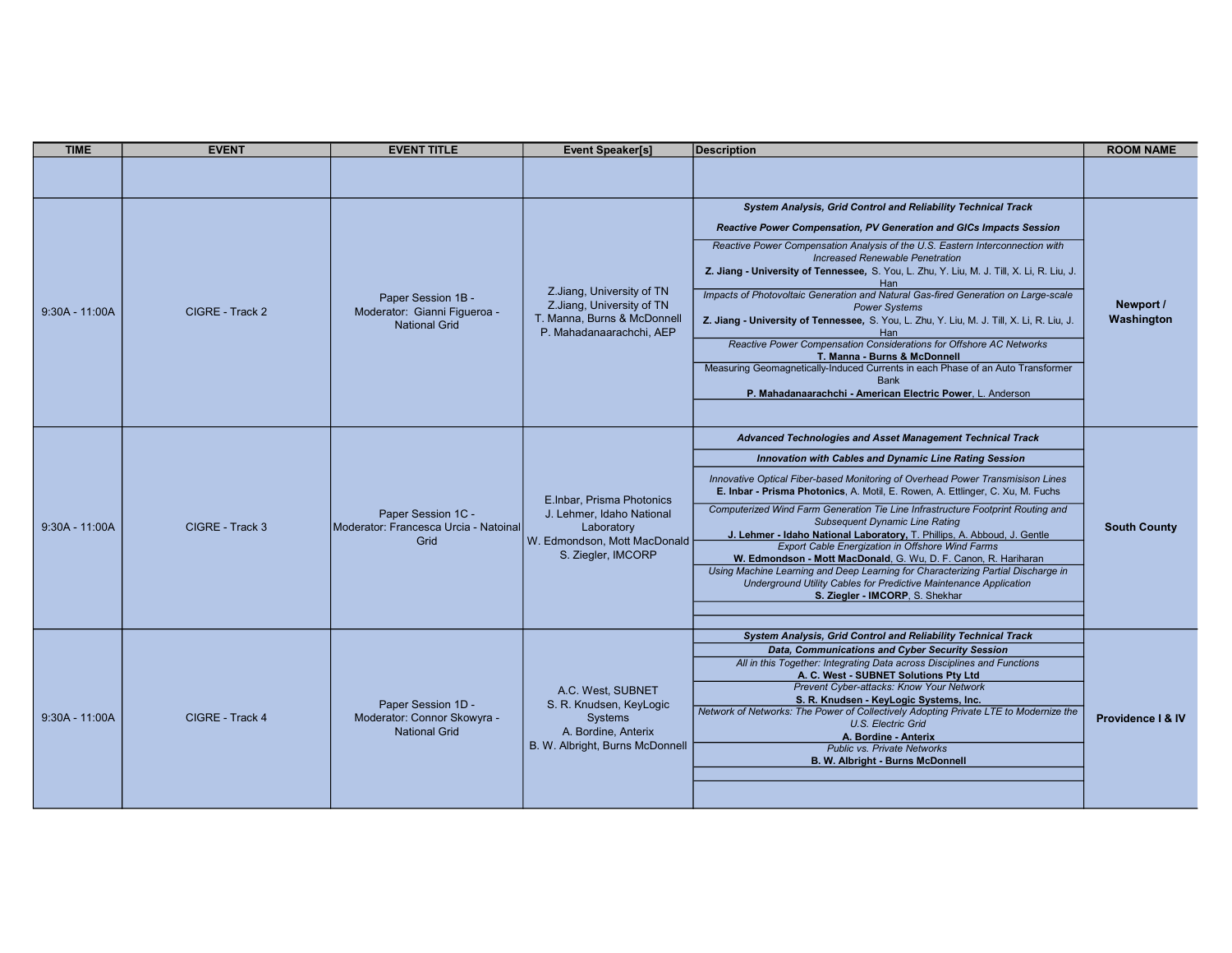| <b>TIME</b>      | <b>EVENT</b>                          | <b>EVENT TITLE</b>                                                | <b>Event Speaker[s]</b>                                                                                                                        | <b>Description</b>                                                                                                                                                                                                                                                                                                                                                                                                                                                                                                                                                                                                                                                                                                                      | <b>ROOM NAME</b>                            |
|------------------|---------------------------------------|-------------------------------------------------------------------|------------------------------------------------------------------------------------------------------------------------------------------------|-----------------------------------------------------------------------------------------------------------------------------------------------------------------------------------------------------------------------------------------------------------------------------------------------------------------------------------------------------------------------------------------------------------------------------------------------------------------------------------------------------------------------------------------------------------------------------------------------------------------------------------------------------------------------------------------------------------------------------------------|---------------------------------------------|
|                  |                                       |                                                                   |                                                                                                                                                | <b>Distribution Technical Track</b>                                                                                                                                                                                                                                                                                                                                                                                                                                                                                                                                                                                                                                                                                                     |                                             |
| $9:30A - 11:00A$ | CIGRE - Track 5                       | Paper Session 1E -<br>Moderator: Sid Ashok - National Grid        | D. Desmond, S&C Electric<br>S. Pandey, Commonwealth<br><b>Edison Company</b><br>R. K. Skinner, Wildan Corp<br>J. A. Wischkaemper, TAMU         | <b>Distribution System Resilience Session</b><br>Distribution Automation in Residential Underground Laterals<br>D. Desmond - S&C Electric Company, R. Gaddis<br>Development of a Resilience Framework for Storm Hardening and Recovery<br>S. Pandey - Commonwealth Edison Company, S. Aguilar, S. Latinwo, D. Kushner, A.<br>Vukojevic, E. A. Paaso, Y. El-Tigani, A. Arab, A. Khodaei<br>Customer Choice: The Paradigm Shift and Future Potential of Customer Owned<br><b>Distirbuted Energy Resources (DERs)</b><br>R. K. Skinner - Wildan Corp., E. Woychik, M. Martinez<br>Sympathetic Events Resulting from Capacitor Transients<br>J. A. Wischkaemper - Texas A&M University, B. D. Russell,<br>K. Muthu-Manivannan               | <b>Narragansett A&amp;B</b>                 |
| 11:00A - 11:15A  | Break / Transition                    | Break / Transition                                                |                                                                                                                                                |                                                                                                                                                                                                                                                                                                                                                                                                                                                                                                                                                                                                                                                                                                                                         |                                             |
| 11:15A - 12:30P  | CIGRE - Sponsored Lunch               | CIGRE - Sponsored Lunch                                           |                                                                                                                                                |                                                                                                                                                                                                                                                                                                                                                                                                                                                                                                                                                                                                                                                                                                                                         | Narragansett C                              |
| 11:15A - 12:30P  | <b>CIGRE USNC Executive Committee</b> | <b>CIGRE USNC Executive Committee</b>                             | Chris Root, CIGRE USNC                                                                                                                         |                                                                                                                                                                                                                                                                                                                                                                                                                                                                                                                                                                                                                                                                                                                                         | Providence II & III                         |
|                  | Lunch                                 | Lunch                                                             | President                                                                                                                                      |                                                                                                                                                                                                                                                                                                                                                                                                                                                                                                                                                                                                                                                                                                                                         |                                             |
| 12:30P-12:45P    | <b>Break / Transition</b>             | Break / Transition                                                |                                                                                                                                                |                                                                                                                                                                                                                                                                                                                                                                                                                                                                                                                                                                                                                                                                                                                                         |                                             |
| 12:45P - 2:15P   | <b>CIGRE NGN Paper Competition</b>    | <b>CIGRE NGN Paper Competition</b>                                |                                                                                                                                                |                                                                                                                                                                                                                                                                                                                                                                                                                                                                                                                                                                                                                                                                                                                                         | <b>Narragansett C</b>                       |
| 2:15P - 2:30P    | Afternoon Break                       | Afternoon Break                                                   |                                                                                                                                                | Coffee break sponsored by IMCORP                                                                                                                                                                                                                                                                                                                                                                                                                                                                                                                                                                                                                                                                                                        | <b>Narragansett Pre-</b><br><b>Function</b> |
| 2:30P - 4:00P    | CIGRE - Track 1                       | Paper Session 2A -<br>Moderator: Ozan Baskan - National<br>Grid   | G. Polizzi, Minsait ACE and<br>F. Deng, NREL<br>Y. Liu, Commonwealth Edison<br>N. Gurung, Commonwealth<br>Edison<br>J. Philhower, Savant Power | <b>Distribution Technical Track</b><br><b>Microgrids and DERMS Session</b><br>Resilient Microgrids: Developing Community-scale Microgrids with High Solar<br>Generation<br>G. Polizzi - Minsait ACS and F. Deng - National Renewable Energy Laboratory<br>(NREL)<br><b>Photovoltaic Generation Estimation for DERMS Curtailment Analysis</b><br>Y. Liu - Commonwealth Edison Company, M. G. Hernandez, A. Vukojevic<br>Design and Development of a Sequence of Operation for Utility Microgrids<br>N. Gurung - Commonwealth Edison Company, R. Sharma, H. Chen, H. Zheng, O.<br>Alizadeh<br>Harmonic Analysis of Residential Microgrid Operating ON/OFF Grid with Non-linear<br>Loads<br>J. Philhower - Savant Power, A. Demeo, K. Page | <b>Bristol / Kent</b>                       |
| 2:30P - 4:00P    | CIGRE - Track 2                       | Paper Session 2B -<br>Moderator: Nima Kalathil - National<br>Grid | R. Zhang, S&C Electric<br>S. Shekhar, MathWorks, Inc.<br>M. Abdelmalak, University of<br>Nevada Reno<br>T. McGrail, Doble Engineering          | Advanced Technologies and Asset Management Technical Track<br>Machine Learning and Artificial Intelligence Applications to the Grid Session<br>Artificial Intelligence Application in Grid Edge Asset Health Monitoring<br>R. Zhang - S&C Electric Company, D. Guinn, Q. Guo, V. Ostapchuk, W. Watts, Y.<br>Sharon, M. Gao<br>Reinforced Learning Approach Based on Topology Reconfiguration to Enhance<br><b>Operational Resilience against Hurricanes</b><br>M. Abdelmalak - University of Nevada Reno, S. Morash, M. Benidris, A. F. Snyder<br><b>Practical Machine Learning Applications</b><br>T. McGrail - Doble Engineering, T. Rhodes, I. Mitiche, F. Werner, P. Boreham                                                        | Newport /<br>Washington                     |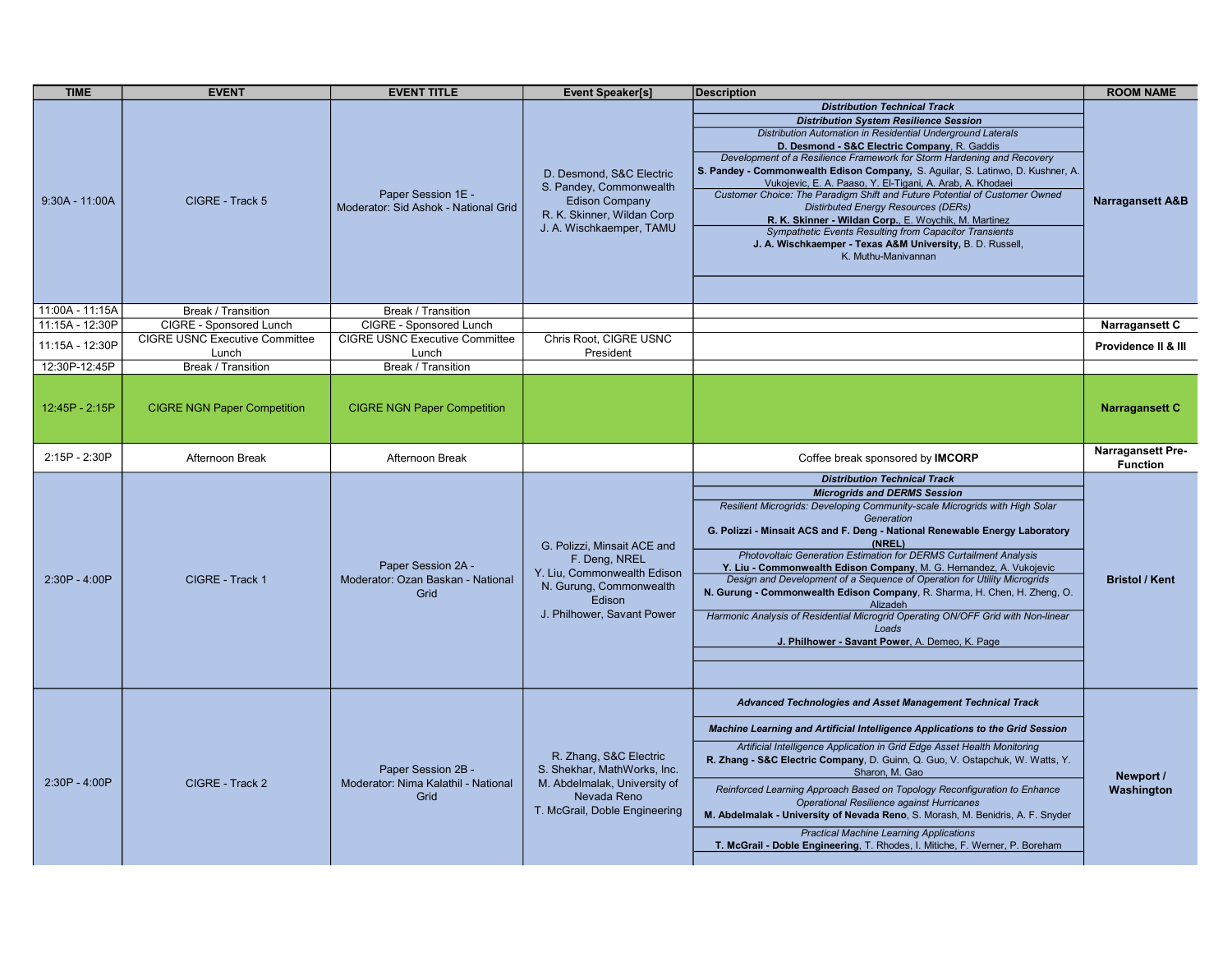| <b>TIME</b>     | <b>EVENT</b>    | <b>EVENT TITLE</b>                                                   | <b>Event Speaker[s]</b>                                                                                                                  | <b>Description</b>                                                                                                                                                                                                                                                                                                                                                                                                                                                                                                                                                                                                                                                                                                                                                                                                                                                                                                                                                                                | <b>ROOM NAME</b>                            |
|-----------------|-----------------|----------------------------------------------------------------------|------------------------------------------------------------------------------------------------------------------------------------------|---------------------------------------------------------------------------------------------------------------------------------------------------------------------------------------------------------------------------------------------------------------------------------------------------------------------------------------------------------------------------------------------------------------------------------------------------------------------------------------------------------------------------------------------------------------------------------------------------------------------------------------------------------------------------------------------------------------------------------------------------------------------------------------------------------------------------------------------------------------------------------------------------------------------------------------------------------------------------------------------------|---------------------------------------------|
| 2:30P - 4:00P   | CIGRE - Track 3 | Paper Session 2C -<br>Moderator: Omar Muneeruddin -<br>National Grid | A. G. Miles, University of Idaho<br>A. Arab, University of Denver<br>M. Khoshjahan, TAMU<br>Z. Wu & A. V. Guerra.<br>Commonwealth Edison | <b>System Analysis, Grid Control and Reliability Technical Track</b><br><b>Innovation in Electricity Markets Session</b><br>An Integrated Transactive Energy Market and Distribution Grid Analysis Platform<br>A. G. Miles - University of Idaho, M. J. Holman, A. A. Jillepalli, D. Conte de Leon, Y.<br>Chakhchoukh, B. K. Johnson, H. L. Hess<br>Conceptual Design of a Consensus Mechanism for Renewable Energy Markets on<br><b>Blockchain</b><br>A. Arab - University of Denver, A. Khodaei, M. Choobineh, H. Zheng, A. Vukojevic<br>Impacts of Weather-Related Outages on DER Participation in the Wholesale Market<br><b>Energy and Ancillary Services</b><br>M. Khoshjahan - Texas A&M University, R. Baembitov, M. Kezunovic<br>Case Studies of Distribution Locational Marginal Pricing Methodology Based on<br><b>Bronzeville Community Microgrid</b><br>Z. Wu & A. V. Guerra - Commonwealth Edison Company, J. Lam, W. Muneer, E. Ma,<br>A. Lodder, V. Guo, S. Mortazavian, Y. Zhang | <b>South County</b>                         |
| $2:30P - 4:00P$ | CIGRE - Track 4 | Paper Session 2D -<br>Moderator: Olivia Phillips - National<br>Grid  | S. Ashok, National Grid<br>K.Deming, National Grid<br>M.Nazir, Clemson University<br>V. Powar, Clemson University                        | Advanced Technologies and Asset Management Technical Track<br><b>HVDC Applications Session</b><br>Novel Use Case of Robotic Dog Payloads for Asset Inspections at HVDC Site<br>S. Ashok - National Grid, J. Marcinkus, C. McCarthy<br>Considerations in Strategic Long-Term Transmission Asset Replacement: An HVDC<br>Case Study<br>K. Deming - National Grid, M. Perben, S. Ashok<br>Hybrid Converter-station Transformer for Enhanced HVDC Robustness<br>M. Nazir - Clemson University, J. H. Enslin<br>Photovoltaics and Lithium-ion Battery based Sustainable Energy Infrastructure<br>V. Powar - Clemson University, P. Paniyil, R. Singh                                                                                                                                                                                                                                                                                                                                                   | Providence   & IV                           |
| 2:30P - 4:00P   | CIGRE - Track 5 | Paper Session 2E -<br>Moderator: Sarah Roffo - National<br>Grid      | H. Lao, AEP<br>Y. Lu. AEP<br>J. Cordova, EPRI<br>B. Enayati, National Grid                                                               | System Analysis, Grid Control and Reliability Technical Track<br>Power System Model Update and Analysis Session<br>Simple Reformation of Conventional Power Flows to Enhance Resilient Power Grid<br>Analysis<br>H. Lao - American Electric Power, P. Yan<br>A CIM-based Incremental Approach for Real-time System Model Update<br>Y. Lu - American Electric Power, X. Xu, F. Tu, A. Ali<br>Online Decision Support Framework for Power System Restoration by Use of Real-Time<br><b>Simulation</b><br>J. Cordova - Electric Power Research Institute, H. Hooshyar, M. Patel, V. Singhvi<br>Introducing the IEEE PES Transmission Subcommittee<br>B. Enayati - National Grid, D. D. Sabin                                                                                                                                                                                                                                                                                                         | <b>Narragansett A&amp;B</b>                 |
| 4:00P - 4:15P   | Afternoon Break | Afternoon Break                                                      |                                                                                                                                          |                                                                                                                                                                                                                                                                                                                                                                                                                                                                                                                                                                                                                                                                                                                                                                                                                                                                                                                                                                                                   | <b>Narragansett Pre-</b><br><b>Function</b> |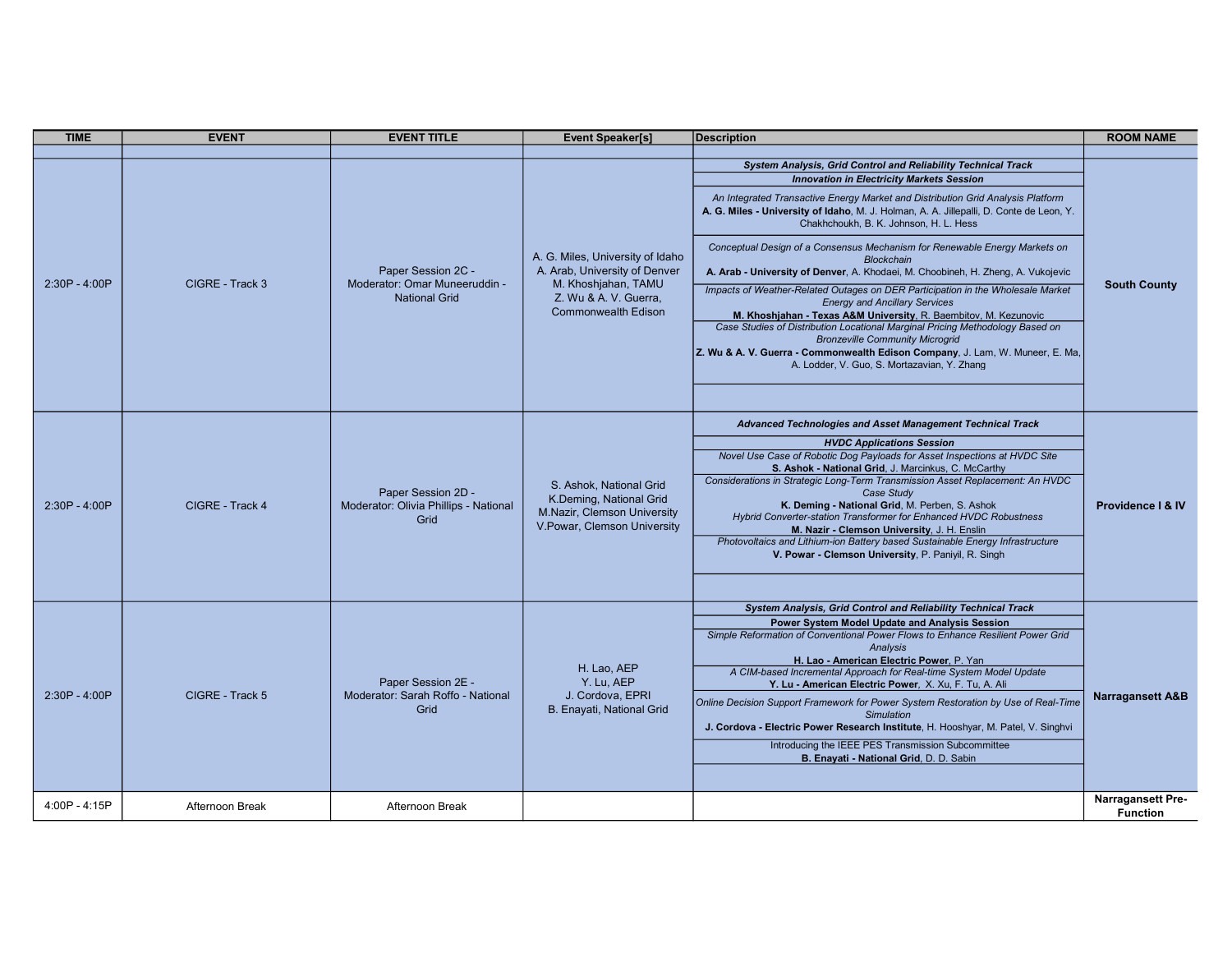| <b>TIME</b>   | <b>EVENT</b>    | <b>EVENT TITLE</b>                                                         | <b>Event Speaker[s]</b>                                                                                                          | <b>Description</b>                                                                                                                                                                                                                                                                                                                                                                                                                                                                                                                                                                                                                                                                                                                                                                                                                                                          | <b>ROOM NAME</b>        |
|---------------|-----------------|----------------------------------------------------------------------------|----------------------------------------------------------------------------------------------------------------------------------|-----------------------------------------------------------------------------------------------------------------------------------------------------------------------------------------------------------------------------------------------------------------------------------------------------------------------------------------------------------------------------------------------------------------------------------------------------------------------------------------------------------------------------------------------------------------------------------------------------------------------------------------------------------------------------------------------------------------------------------------------------------------------------------------------------------------------------------------------------------------------------|-------------------------|
| 4:15P - 5:45P | CIGRE - Track 1 | Paper Session 3A -<br>Moderator: Mandy Olson - Burns &<br><b>McDonnell</b> | W. Fan, Commonwealth<br>P. Pabst, Commonwealth<br>A.Vukojevic, Commonwealth<br>W.Fan, Commonwealth                               | <b>Distribution Technical Track</b><br><b>CVR Deployment Applications Session</b><br>Anomalous Voltage Data Detection: Utility Experience from Large Scale CVR<br>Deployment<br>W. Fan - Commonwealth Edison Company, M. S. Hossan, A. Cook, S. A. Fard, E. A.<br>Paaso, A. Khodaei<br>Investigating the Practical Bounds of the CVR Factor<br>P. Pabst - Commonwealth Edison Company, A. Khodaei, Z. Hosseini, S. Hossan, W.<br>Fan. M. Mahoor<br>Benefits of Single-Phase Capacitor Switching in Conservation Voltage Reduction<br>A. Vukojevic - Commonwealth Edison Company, H. Zheng, K. Dsouza<br>Distirbution System Monitoring for CVR Operation and Performance Evaluation: A Utility<br>Experience<br>W. Fan - Commonwealth Edison Company, M. S. Hossan, L. Workman, A. Cook, P.<br>Pabst, E. A. Paaso                                                           | <b>Bristol / Kent</b>   |
| 4:15P - 5:45P | CIGRE - Track 2 | Paper Session 3B -<br>Moderator: Jon Garrity - Tagup, Inc.                 | F. Yanikara, Quanta Technology<br>C. Skowyra, National Grid<br>L.Covert, Burns & McDonnell                                       | System Analysis, Grid Control and Reliability Technical Track<br><b>Lessons in Sustainability Session</b><br>A Comprehensive Metrics-based Climate/Resilience Plan and Investment Strategy<br>F. Yanikara - Quanta Technology, E. Ntakou, S. Bahramirad, J. Schlegelmilch, K.<br>Mahani, R. Masiello<br>The Importance of EVs and How to Sustainably Create Widespread Use<br>C. Skowyra - National Grid<br>Improving Grid Infrastructure Sustainability by BIM and Optioneering Design Approach<br>L. Covert - Burns & McDonnell, P. Somboonyanon                                                                                                                                                                                                                                                                                                                          | Newport /<br>Washington |
| 4:15P - 5:45P | CIGRE - Track 3 | Paper Session 3C -<br>Moderator: Josh Snodgrass -<br>POWER Engineers, Inc. | G. Katsh, National Grid<br>H.Othman, Quanta Technology<br>J.Caspary, Grid Strategies<br>L.Cercere, Vermont Electric<br>Power Co. | Advanced Technologies and Asset Management Technical Track<br>Impact of Future Technological Innovations on Transmission Session<br>Impacts of Fleet Electrification on Grid Infrastructure<br>G. Katsh - National Grid, M. Cloud, T. Hill, M. Perben, H. Snowmoro, R. Wheeler, J.<br>Wilke, C. Aimone, J. Hou, S. Patel, G. Rackliffe, T. Wischmeyer, M. Ziemann<br>Energy Storage Siting and Sizing Methodology to Unlock Transmission Transfer<br>Capacity - A Case Study in the UK National Grid<br>H. Othman - Quanta Technology LLC, A. Thurumalla, X. Ding<br>Unlocking the Queue with Grid-Enhancing Technologies: Case Study of the Southwest<br><b>Power Pool</b><br>J. Caspary - Grid Strategies, B. Tsuchida, J. Schneider, T. Bloch-Rubin, J. Marmillo, P.<br>Ruiz<br>2021 Vermont Long-Range Transmission Plan<br>L. Cercere - Vermont Electric Power Company | <b>South County</b>     |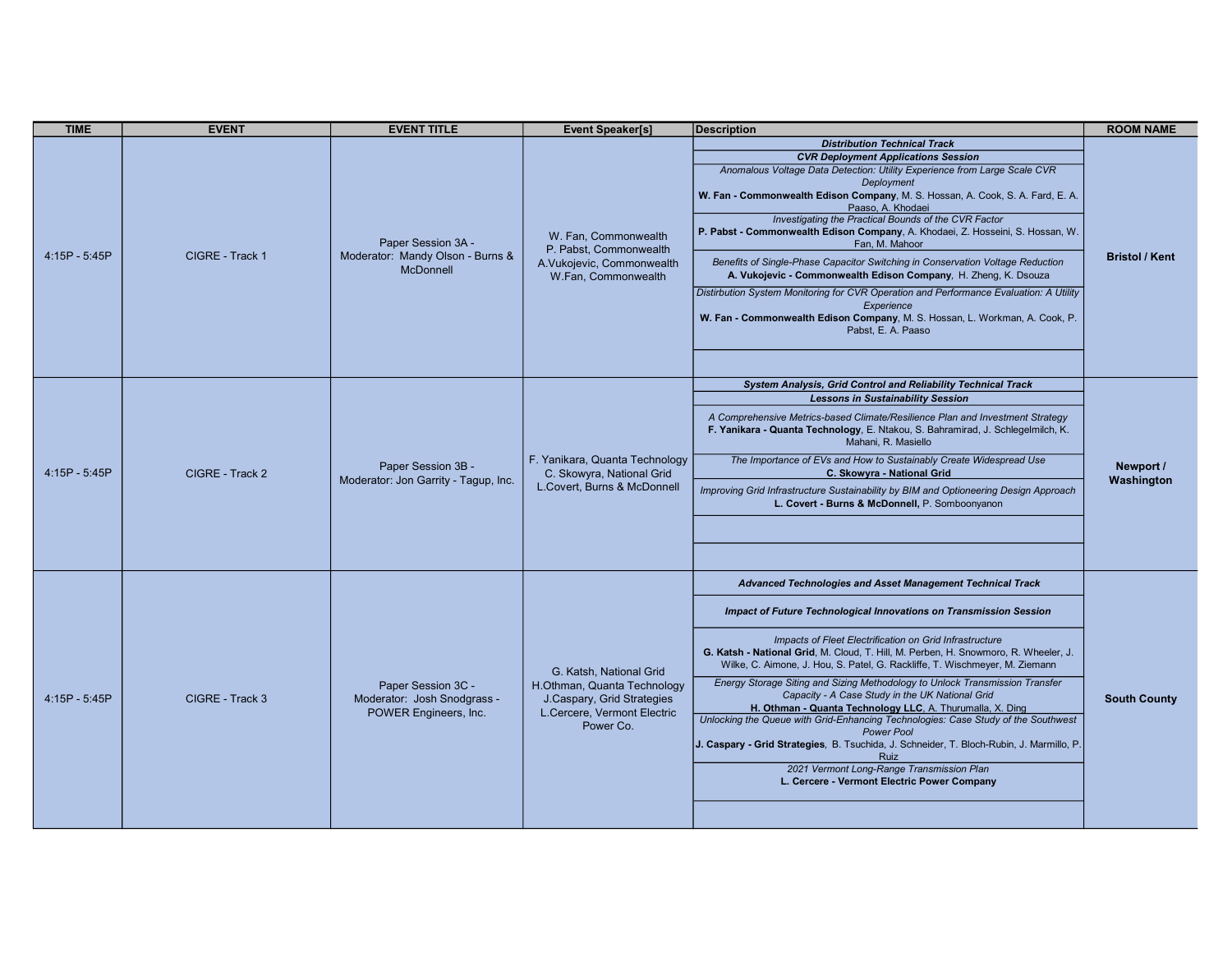| <b>TIME</b>     | <b>EVENT</b>                                                                  | <b>EVENT TITLE</b>                                                               | <b>Event Speaker[s]</b>                                                                                                  | <b>Description</b>                                                                                                                                                                                                                                                                                                                                                                                                                                                                                                                                                                                                                           | <b>ROOM NAME</b>            |
|-----------------|-------------------------------------------------------------------------------|----------------------------------------------------------------------------------|--------------------------------------------------------------------------------------------------------------------------|----------------------------------------------------------------------------------------------------------------------------------------------------------------------------------------------------------------------------------------------------------------------------------------------------------------------------------------------------------------------------------------------------------------------------------------------------------------------------------------------------------------------------------------------------------------------------------------------------------------------------------------------|-----------------------------|
| 4:15P - 5:45P   | CIGRE - Track 4                                                               | Paper Session 3D -<br>Moderator: James Berger - POWER<br>Engineers, Inc.         | S.P. Morash, EnerNex<br>R.Eskandarpour, Resilient<br>Entanglement<br>O. Baskan, National Grid<br>S. Arafa. National Grid | <b>Distribution Technical Track</b><br><b>Innovations in Electric Grid Analysis Session</b><br>Machine Learning in Distribution Management Systems as Forecasting<br>S. P. Morash - EnerNex, A. F. Snyder, M. Humayun, J. Schoene, Y. Naman<br>Experimental Quantum Computing to Solve Network DC Power Flow Problem<br>R. Eskandarpour - Resilient Entanglement, K. Ghosh, A. Khodaei, A. Paaso<br>Creating the Electric Distribution Management System that Enables the Clean Energy<br><b>Transition</b><br>O. Baskan - National Grid, A. Grant, J. Larochelle<br>A Strategy to Modernizing the Electric Grid<br>S. Arafa - National Grid | Providence   & IV           |
| 4:15P - 5:45P   | CIGRE - Track 5                                                               | Paper Session 3E -<br>Moderator: Mark McVey - Dominion<br><b>Energy Virginia</b> | D. A. Tarvin, Burns & McDonnell<br>J. L. Lauletta, Exacter, Inc.<br>S. Morovati, University of<br><b>Tennessee</b>       | System Analysis, Grid Control and Reliability Technical Track<br><b>Practical Applications of Analytics Session</b><br>Using Prescriptive Analytics to Optimize Electricity Distribution System Maintenance and<br><b>Upgrades</b><br>D. A. Tarvin - Burns & McDonnell<br>Practical Analytic Applications for Grid Reliability and Resilience<br>J. L. Lauletta - Exacter, Inc.<br>Transient Stability Analysis Framework for Performance Evaluation of Microgrids with<br>an Energy Storage System and a Synchronous Condenser<br>S. Morovati - The University of Tennessee, F. Katiraei, S. Chuangpishit                                   | <b>Narragansett A&amp;B</b> |
| 6:00P - 10:00P  | <b>CIGRE Welcome Reception/Dinner</b><br>sponsored by<br><b>NATIONAL GRID</b> |                                                                                  |                                                                                                                          | Fleming's Prime Steakhouse, Omni Providence Hotel<br>One West Exchange Street, Providence, RI<br>Sponsored by National Grid                                                                                                                                                                                                                                                                                                                                                                                                                                                                                                                  |                             |
|                 | Tuesday, October 19, 2021                                                     |                                                                                  |                                                                                                                          |                                                                                                                                                                                                                                                                                                                                                                                                                                                                                                                                                                                                                                              |                             |
| <b>TIME</b>     | <b>EVENT</b>                                                                  |                                                                                  |                                                                                                                          |                                                                                                                                                                                                                                                                                                                                                                                                                                                                                                                                                                                                                                              | <b>ROOM NAME</b>            |
| 7:00A - 4:30p   | <b>CIGRE - Registration</b>                                                   |                                                                                  |                                                                                                                          |                                                                                                                                                                                                                                                                                                                                                                                                                                                                                                                                                                                                                                              | <b>Narragansett Lobby</b>   |
| 7:00A - 7:45A   | <b>CIGRE - Breakfast Buffet</b>                                               | <b>Breakfast Buffet</b>                                                          |                                                                                                                          |                                                                                                                                                                                                                                                                                                                                                                                                                                                                                                                                                                                                                                              | Narragansett C              |
| 7:00A - 7:45A   | <b>NGN - Breakfast Buffet</b>                                                 | <b>CIGRE NGN Breakfast</b><br>Speaker:                                           | Natasha Deschne (NationalGrid)                                                                                           |                                                                                                                                                                                                                                                                                                                                                                                                                                                                                                                                                                                                                                              | <b>South County</b>         |
| 7:45A - 8:15A   | <b>CIGRE General Session</b>                                                  | <b>Keynote Address:</b><br>Speaker:                                              | Judith Judson (NationalGrid)                                                                                             |                                                                                                                                                                                                                                                                                                                                                                                                                                                                                                                                                                                                                                              | <b>Narragansett A&amp;B</b> |
| $8:15 - 8:30 A$ | <b>NGN Paper Award Winner</b><br>Announcement                                 | <b>NGN Vice Chair Paper Compeition</b><br><b>NGN Chair</b>                       | ID Knouge (National Crid)                                                                                                |                                                                                                                                                                                                                                                                                                                                                                                                                                                                                                                                                                                                                                              |                             |

|                  | Announcement               | <b>NGN Chair</b>                                  |                                                         |                                                                                                                  |                                             |
|------------------|----------------------------|---------------------------------------------------|---------------------------------------------------------|------------------------------------------------------------------------------------------------------------------|---------------------------------------------|
| $8:30A - 9:30A$  | <b>CIGRE Panel Session</b> | Moderator:<br>Chris Root (VELCO)                  | JP Knauss (National Grid)<br>Aftab Khan (Eversource)    | Grid MOD & Telecom network as part of an Electric Utility                                                        | <b>Narragansett A&amp;B</b>                 |
| 9:30A - 9:45 A   | <b>Morning Break</b>       |                                                   |                                                         | Morning break sponsored by MPR Associates.                                                                       | <b>Narragansett Pre-</b><br><b>Function</b> |
|                  |                            |                                                   |                                                         | <b>Distribution Technical Track</b>                                                                              |                                             |
|                  |                            |                                                   |                                                         | <b>BESS and Other Grid Modernization Initiatives Session</b>                                                     |                                             |
|                  |                            |                                                   |                                                         | <b>Harvesting the Nano-Grid Flexibility</b>                                                                      |                                             |
|                  |                            |                                                   |                                                         | M. Kezunovic - Texas A&M University, M. Khoshjahan, M. Soleimani                                                 |                                             |
|                  |                            | Paper Session 4A -                                | M. Kezunovic, TAMU<br>K.Buffi, National Grid            | Volt/VAR Optimization and Interoperability with other Grid Modernization Initiatives<br>K. Buffi - National Grid |                                             |
| $9:45A - 11:15A$ | CIGRE - Track 1            | Moderator: Theo Laughner - Lifescale<br>Analytics | B. Curran, MPR Associates<br>C. Malone, Dominion Energy | Designing Battery Energy Storage Systems for Reliability<br><b>B. Curran - MPR Associates, Inc.</b>              | <b>Bristol/Kent</b>                         |
|                  |                            |                                                   |                                                         | Utilzing a BESS for Multi-Applications in a Distribution Grid                                                    |                                             |
|                  |                            |                                                   |                                                         | C. Malone - Dominion Energy Virginia, Y. Wang, G. J. Warchol, A. Johnson                                         |                                             |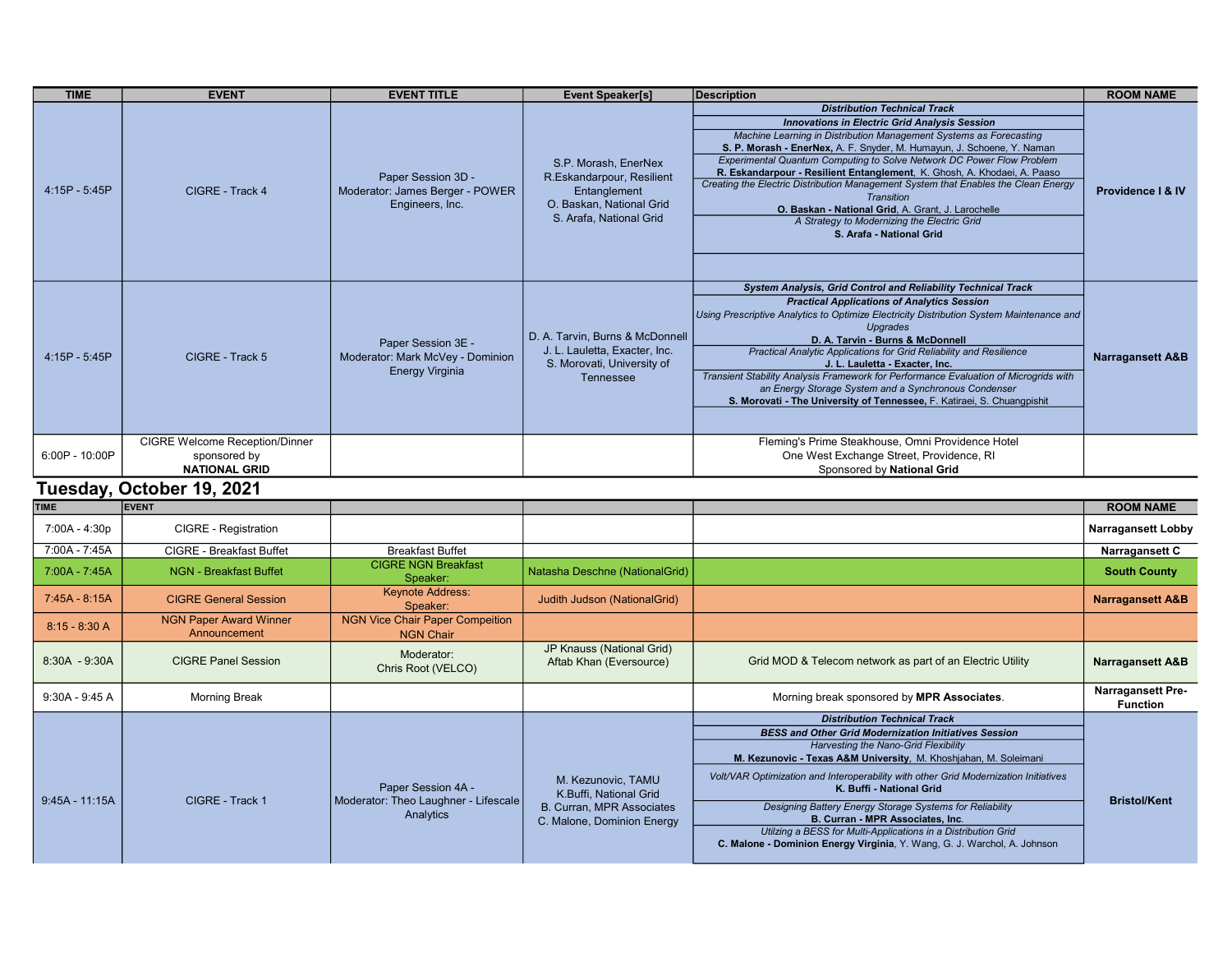| <b>TIME</b>      | <b>EVENT</b>    | <b>EVENT TITLE</b>                                                              | <b>Event Speaker[s]</b>                                                                                                                               | <b>Description</b>                                                                                                                                                                                                                                                                                                                                                                                                                                                                                                                                                                                                                                                                                                                                                                                                                        | <b>ROOM NAME</b>        |
|------------------|-----------------|---------------------------------------------------------------------------------|-------------------------------------------------------------------------------------------------------------------------------------------------------|-------------------------------------------------------------------------------------------------------------------------------------------------------------------------------------------------------------------------------------------------------------------------------------------------------------------------------------------------------------------------------------------------------------------------------------------------------------------------------------------------------------------------------------------------------------------------------------------------------------------------------------------------------------------------------------------------------------------------------------------------------------------------------------------------------------------------------------------|-------------------------|
|                  |                 |                                                                                 |                                                                                                                                                       |                                                                                                                                                                                                                                                                                                                                                                                                                                                                                                                                                                                                                                                                                                                                                                                                                                           |                         |
| 9:45A - 11:15A   | CIGRE - Track 2 | Paper Session 4B -<br>Moderator: Senay Berhane - S&C<br><b>Electric Company</b> | C. Bowen, Burns & McDonnell<br>A. Pagnotta, Burns & McDonnell<br>D.D. Sabin, Schneider Electric                                                       | <b>System Analysis, Grid Control and Reliability Technical Track</b><br><b>Climate and Electrical Load Impacts Session</b><br>The Impact of Extreme Events on Electrical Substation Infrastructure in Coastal Areas<br>C. Bowen - Burns & McDonnell, C. Jergensen, P. Somboonyanon<br>Embracing Carbon Abatement in Concrete for the Construction of Electrical Utility<br><b>Networks</b><br>A. Pagnotta - Burns & McDonnell, P. Somboonyanon<br>Automating Analytics of Electrical Load Impact due to Voltage Sags<br>D. D. Sabin - Schneider Electric. J. A. Bickel                                                                                                                                                                                                                                                                    | Newport /<br>Washington |
| $9:45A - 11:15A$ | CIGRE-Track 3   | Paper Session 4C -<br>Moderator: Steven Judd - ISO New<br>England, Inc.         | E. P.Casale, S&C Electric<br>H. Hooshyar, EPRI<br>T. Laughner, Lifescale Analytics<br>T. Phillips, Idaho National<br>Laboratory                       | Advanced Technologies and Asset Management Technical Track<br><b>Power System Technical Performance Session</b><br>Benefits of Low-Energy Interruption and Low-Energy Testing Technology Applied at<br>Transmission Circuits with Falling Inertia<br>E. P. Casale - S&C Electric Company, M. G. Ennis<br>PMU Limitations in Monitoring Fast Dynamics in Low Inertia Systems, H. Hooshyar -<br>Electric Power Research Institute (EPRI)<br>A. Haddadi, E. Farantatos, M. Patel<br>High-Density Distributed Sensor Network for Monitoring Grid Events<br>T. Laughner - Lifescale Analytics, R. King, B. Marshall, C. Sloop, J. Wellinghoff<br>Forecasting Dynamic Line Rating with Spatial Variation Considerations<br>T. Phillips - Idaho National Laboratory, A. Abboud, B. Starks, J. Lehmer, J. Gentle                                  | <b>South County</b>     |
| $9:45A - 11:15A$ | CIGRE - Track 4 | Paper Session 4D -<br>Moderator: Travis Heintzelman -<br><b>Burns McDonnell</b> | R. Hunt, Quanta Technology<br>B. Wang, Virginia Polytechnic<br>M. Adhikari, Rensselaer<br>Polytechnic<br>S.A.Dorado-Rojas, Rennsselaer<br>Polytechnic | System Analysis, Grid Control and Reliability Technical Track<br><b>Protection and Automation Session</b><br><b>What is Sustainable Design?</b><br>R. Hunt - Quanta Technology, E. Udren<br>Hardware-in-the-loop Testing of Overcurrent Protection in a Substation Power System<br>with PV Generation<br>B. Wang - Virginia Polytechnic Institute and State University, R. Liu, G. Alvarez, M.<br>Real-Time Controller Hardware-in-the-Loop (RT CHIL) Analysis of Ground Fault<br>Overvoltages (GFOVs) in Inverter-based Distributed Energy Resources (DERs)<br>P. M. Adhikari - Rensselaer Polytechnic Institute, L. Vanfretti, M. Ruppert,<br>M.<br>Ropp<br>Transformer Differential Protection Studies for Dominion Energy's Blackstart Operations<br>S. A. Dorado-Rojas - Rensselaer Polytechnic Institute, X. Li, R. Liu, M. J. Till | Providence   & IV       |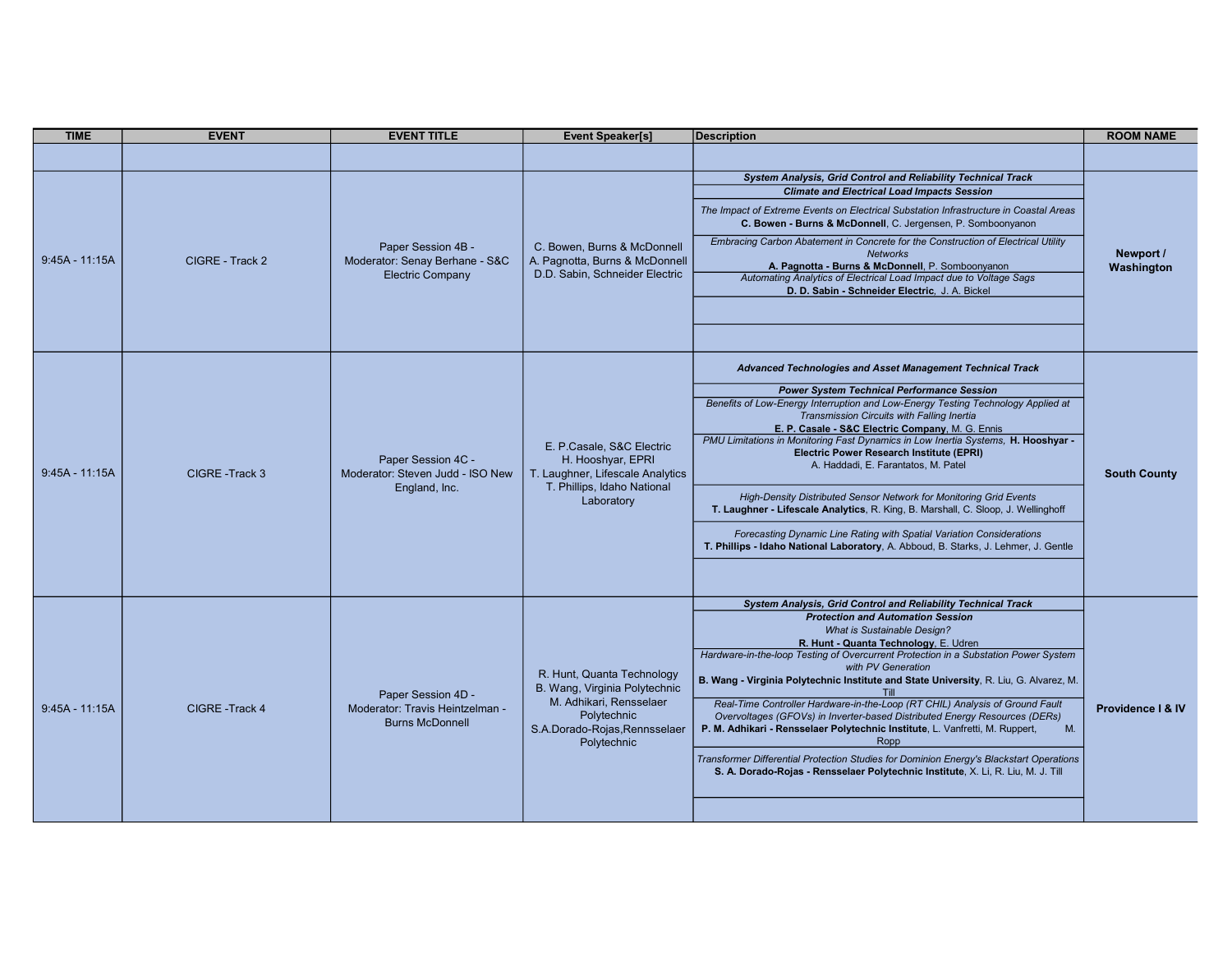| <b>TIME</b>      | <b>EVENT</b>               | <b>EVENT TITLE</b>                                                             | <b>Event Speaker[s]</b>                                                                                                                | <b>Description</b>                                                                                                                                                                                                                                                                                                                                                                                                                                                                                                                                                                                                                                                                                                                                                                                                                             | <b>ROOM NAME</b>                            |
|------------------|----------------------------|--------------------------------------------------------------------------------|----------------------------------------------------------------------------------------------------------------------------------------|------------------------------------------------------------------------------------------------------------------------------------------------------------------------------------------------------------------------------------------------------------------------------------------------------------------------------------------------------------------------------------------------------------------------------------------------------------------------------------------------------------------------------------------------------------------------------------------------------------------------------------------------------------------------------------------------------------------------------------------------------------------------------------------------------------------------------------------------|---------------------------------------------|
|                  |                            |                                                                                |                                                                                                                                        | Advanced Technologies and Asset Management Technical Track                                                                                                                                                                                                                                                                                                                                                                                                                                                                                                                                                                                                                                                                                                                                                                                     |                                             |
|                  |                            |                                                                                |                                                                                                                                        | Advancements in Power Transformers and Circuit Breakers Session<br>Comparative Study of the Reactive Power Consumption of a Dominion Energy Virginia<br>Autotransformer due to Geomagnetically-induced Current<br>A. A. Ademola - Dominion Energy Virginia, X. Li, D. Yang, M. J. Till                                                                                                                                                                                                                                                                                                                                                                                                                                                                                                                                                         |                                             |
|                  |                            | Paper Session 4E -<br>Moderator: David Roop,                                   | A.A. Ademola, Dominion<br>T. McGrail, Doble Engineering                                                                                | Lessons from Action Planning in Power Transformer Monitoring<br>T. McGrail - Doble Engineering, J. Beardsall, T. Salmon, S. Rhoads, P. Boreham                                                                                                                                                                                                                                                                                                                                                                                                                                                                                                                                                                                                                                                                                                 |                                             |
| $9:45A - 11:15A$ | CIGRE - Track 5            | Mitsubishi Electric Power Products,<br>Inc.                                    | R. Thaikkat, Tagup, Inc.<br>X.Wu, AEP                                                                                                  | Using Machine Learning to Predict Ratio Transformer Failure<br>R. Thaikkat - Tagup, Inc., V. Dechiaro, J. Garrity, S. McCormick, R. Polera, A.<br><b>MacMullen</b>                                                                                                                                                                                                                                                                                                                                                                                                                                                                                                                                                                                                                                                                             | <b>Narragansett A&amp;B</b>                 |
|                  |                            |                                                                                |                                                                                                                                        | Surge Arrester Separation Distance Considerations for High-Voltage Substation Circuit<br><b>Breakers</b><br>X. Wu - American Electric Power, A. Gaunce, R. Wellman, T. Momme, K. Posey                                                                                                                                                                                                                                                                                                                                                                                                                                                                                                                                                                                                                                                         |                                             |
| 11:15A - 11:30A  | <b>Break / Transition</b>  | Break / Transition                                                             |                                                                                                                                        |                                                                                                                                                                                                                                                                                                                                                                                                                                                                                                                                                                                                                                                                                                                                                                                                                                                |                                             |
| 11:30A - 12:45P  | CIGRE - Lunch              | USNC Awards to be presented                                                    |                                                                                                                                        | CIGRE USNC Awards to be presented during lunch - 12:00 pm.                                                                                                                                                                                                                                                                                                                                                                                                                                                                                                                                                                                                                                                                                                                                                                                     | Narragansett C                              |
| 12:45P - 1:00P   | <b>Break / Transition</b>  | Break / Transition                                                             |                                                                                                                                        |                                                                                                                                                                                                                                                                                                                                                                                                                                                                                                                                                                                                                                                                                                                                                                                                                                                |                                             |
| 1:00P - 2:00P    | <b>CIGRE Panel Session</b> | Moderator:<br>Amanda Olson (Burns & McDonnell)                                 | Dr. Danielle Merfeld (GE)<br>Bill Chiu (Sothern Cali. Edison)                                                                          | Clean Energy Goals & Affordable Pathways (Net Zero goals)                                                                                                                                                                                                                                                                                                                                                                                                                                                                                                                                                                                                                                                                                                                                                                                      | <b>Narragansett A&amp;B</b>                 |
| 2:00P - 2:15P    | Afternoon Break            | Afternoon Break                                                                |                                                                                                                                        |                                                                                                                                                                                                                                                                                                                                                                                                                                                                                                                                                                                                                                                                                                                                                                                                                                                | <b>Narragansett Pre-</b><br><b>Function</b> |
| 2:15P - 3:45P    | CIGRE - Track 1            | Paper Session 5A -<br>Moderator: Edgar Casale - S&C<br><b>Electric Company</b> | G. Wang, Quanta Technology<br>S.L. Judd, ISO New England<br>D. Yung, National Grid                                                     | <b>System Analysis, Grid Control and Reliability Technical Track</b><br><b>Power System Analysis and Development Session</b><br>Hurdles in Renewable Integration - Some Practical Considerations<br>G. Wang - Quanta Technology, H. Chao, F. Wang<br>Stochastic Analysis of Wind, Solar, and Load across New England<br>S. L. Judd - ISO New England, Inc., C. Hayes<br>The Asset Management Vacation<br>D. Yung - National Grid                                                                                                                                                                                                                                                                                                                                                                                                               | <b>Bristol/Kent</b>                         |
| 2:15P - 3:45P    | CIGRE - Track 2            | Paper Session 5B -<br>Moderator: Logan Lillis - Burns &<br><b>McDonnell</b>    | S.Berhane, S&C Electric<br>S.Patel, Hitachi ABB Power Grids<br>W.Nation, Commonwealth Edison<br>N.Bhusal, University of Nevada<br>Reno | <b>Distribution Technical Track</b><br><b>Electric Vehicle Impacts and Hosting Capacity Session</b><br>Impacts of High EV Penetration on Distribution Networks and its Mitigation: A Study<br>Framework<br>S. Berhane - S&C Electric Company, Y. Kenarangui, F. Harirchi<br>Sensitivity Analysis of the Fleet Charging Impact on Feeder Load<br>S. Patel - Hitachi ABB Power Grids, M. Cloud, T. Hill, G. Katsh, M. Perben, H.<br>Snowmoro, R. Wheeler, J. Wilke, C. Aimone, J. Hou, G. Rackliffe, T. Wischmeyer, M.<br>Ziemann<br>Preparing the Grid for Electric Vehicle Charger Installations Serving Multi-Unit Dwellings<br>W. Nation - Commonwealth Edison Company, S. Aguilar, O. Ogunnubi, M. Lelic, R.<br>Alkan<br><b>Hosting Capacity Approach Implications</b><br>N. Bhusal - University of Nevada Reno, A. Sadikovic, M. Ben-Idris | Newport /<br>Washington                     |
| 3:45P - 4:00P    | Afternoon Break            | Afternoon Break                                                                |                                                                                                                                        |                                                                                                                                                                                                                                                                                                                                                                                                                                                                                                                                                                                                                                                                                                                                                                                                                                                | <b>Narragansett Pre-</b><br><b>Function</b> |